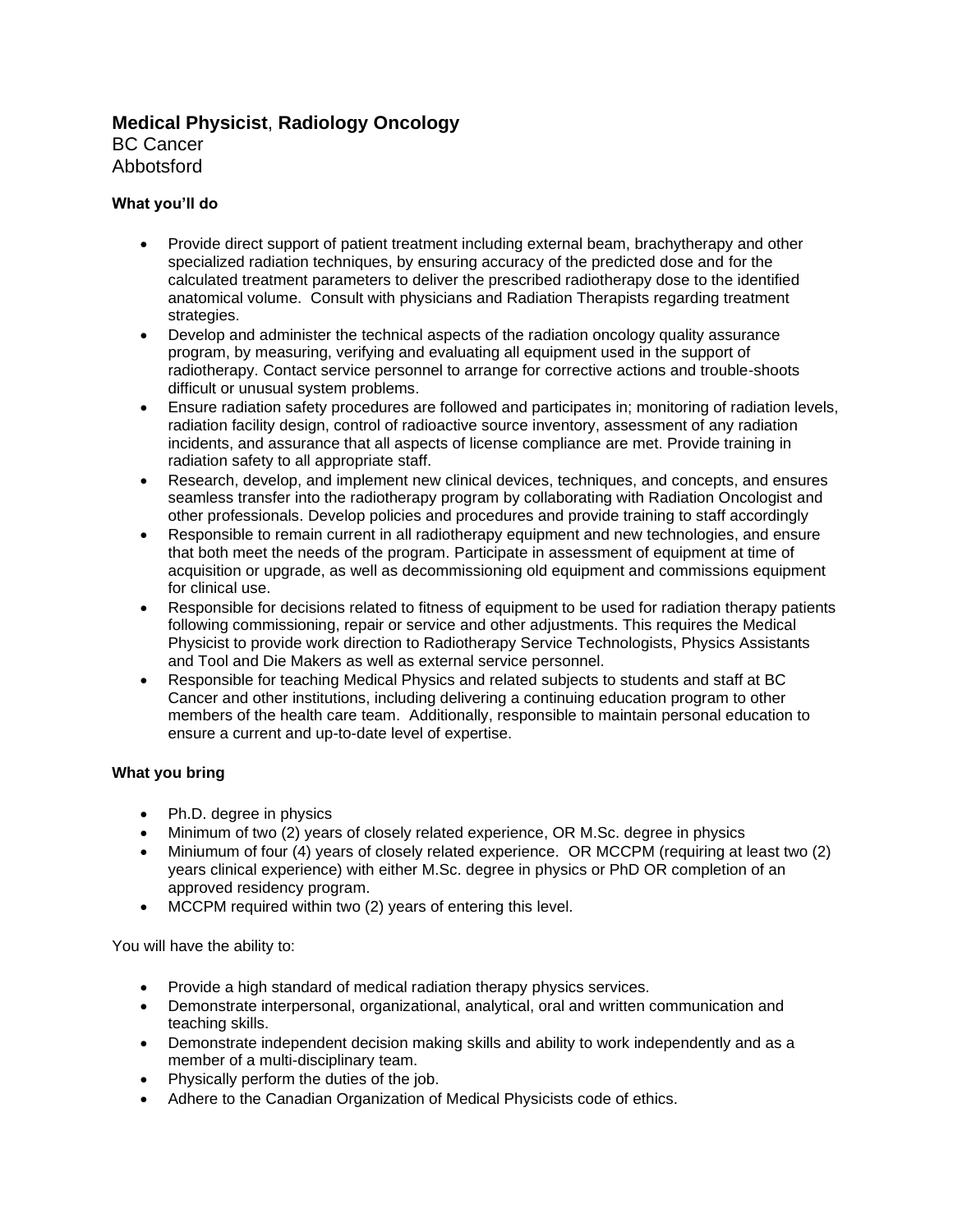### **What we bring**

Every PHSA employee enables the best possible patient care for our patients and their families. Whether you are providing direct care, conducting research, or making it possible for others to do their work, you impact the lives of British Columbians today and in the future. That's why we're focused on your care too – offering health, wellness, development programs to support you – at work and at home.

- Join one of BC's largest employers with province-wide programs, services and operations offering vast opportunities for growth and development.
- Access to professional development opportunities through our in-house training programs, including +2,000 courses, such as our San'yas Indigenous Cultural Safety Training course, or Core Linx for Leadership roles.
- Enjoy a comprehensive benefits package, including municipal pension plan, and psychological health & safety programs and holistic wellness resources.
- Annual statutory holidays (13) with generous vacation entitlement and accruement.
- PHSA is a remote work friendly employer, welcoming flexible work options to support our people (eligibility may vary, depending on position).
- Perks include access to fitness classes and discounts to 350 BC-wide recreational programs, travel, technology, car and bike sharing, and more.

**Job Type:** Regular Full-Time **Location:** 32900 Marshall Road, Abbotsford, BC V2S 0C2 **Applications will be accepted until position is filled. Hours of Work:** Monday to Friday; 0730-1530, 0800-1600, 0830-1630, 0900-1700, or as operationally required **Requisition Number:** 125072

All inquiries can be directed to:

### **Marcus Sonier**

Medical Physicist, BC Cancer Abbotsford [Marcus.sonier@bccancer.bc.ca](mailto:Marcus.sonier@bccancer.bc.ca)

All qualified applicants may apply by submitting their curriculum vitae and the names and contact information of three references in confidence to:

#### **Adeline Chan**

Advisor, Talent Acquisition – Physician Recruitment Provincial Health Services Authority [adeline.chan1@phsa.ca](mailto:kevin.wang@phsa.ca)

#### **What we do**

[BC Cancer](http://www.bccancer.bc.ca/) provides comprehensive cancer control for the people of British Columbia.

BC Cancer is part of the Provincial Health Services Authority (PHSA).

The Provincial Health Services Authority [\(PHSA\)](http://www.phsa.ca/) plans, manages and evaluates specialized health services with the BC health authorities to provide equitable and cost-effective health care for people throughout the province. Our values reflect our commitment to excellence and include: Respect people – Be compassionate – Dare to innovate – Cultivate partnerships – Serve with purpose.

Learn more about PHSA and our programs: [jobs.phsa.ca/programs-and-services](https://jobs.phsa.ca/programs-and-services)